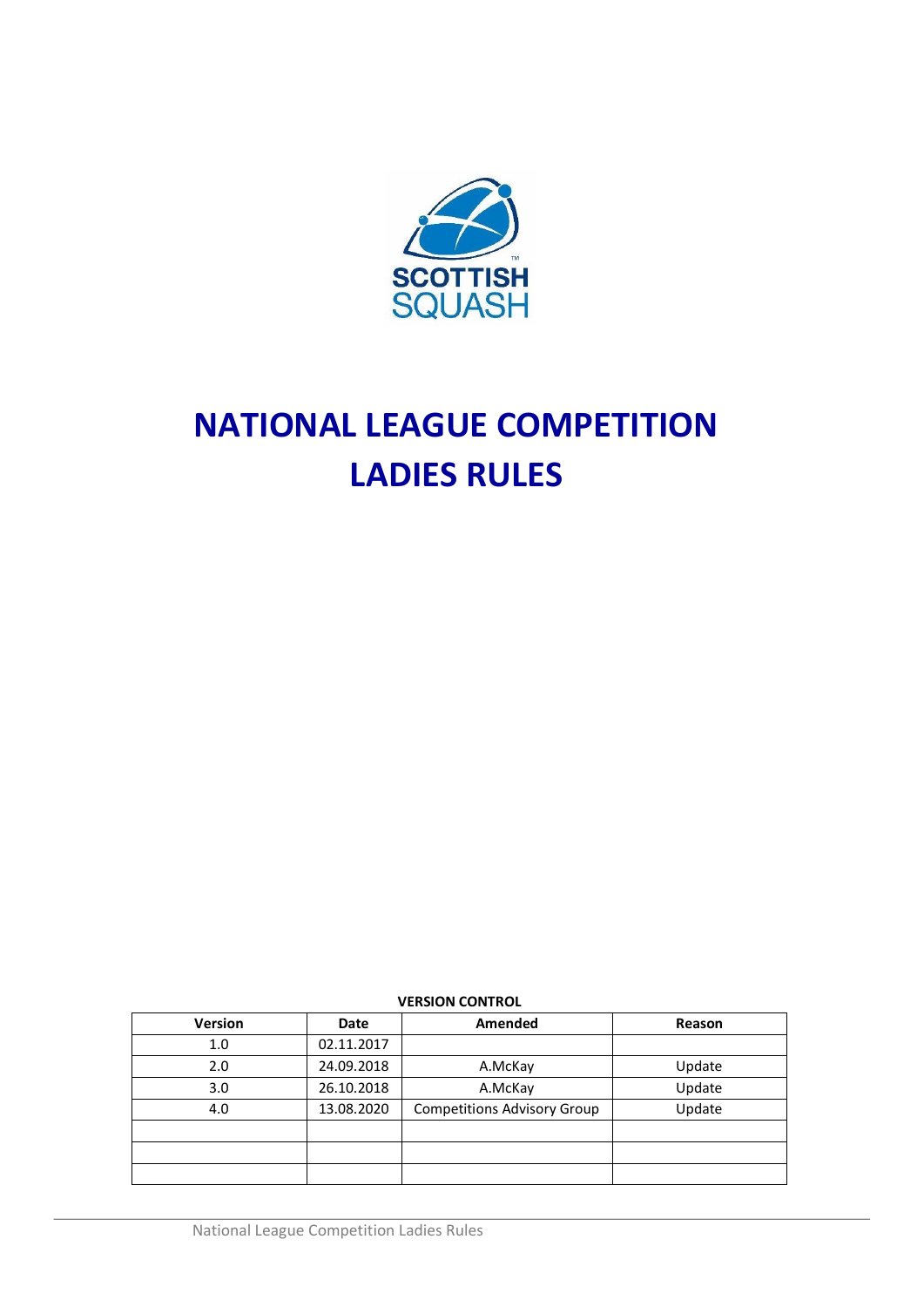Definitions

## **CLUBS**

Are those clubs in membership of Scottish Squash Limited who also participate in Regional Leagues.

## **SQUADS**

Are Teams plus reserves nominated for the National League Competition at the start of the competition.

## **TEAMS**

Are players nominated to play in a specific Tie.

## **TIES**

Are between opposing teams.

## **MATCHES**

Are between individual players.

## **SSL ASSOCIATE MEMBERS**

These players must be competitive members of Scottish Squash member clubs.

## **REGIONS**

Are defined as West, Central, East, Tayside & Fife, Grampian, and Highlands and Islands.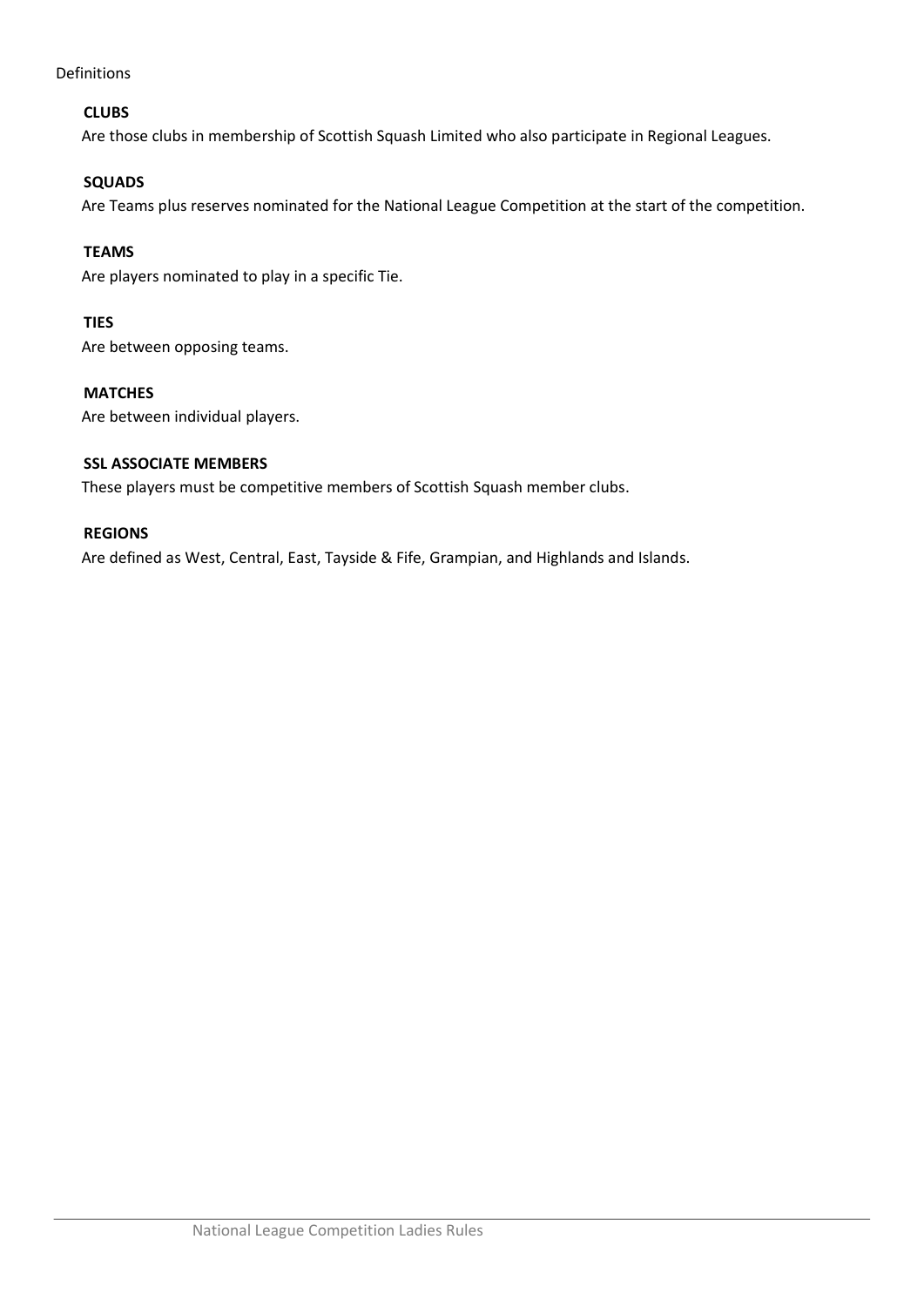## **1 National League - Women**

#### **1.1 Purpose of National League**

The Scottish National League should be competitive; should be a competition in which elite teams aspire to participate; should strive for a higher standard of competition than Regional Leagues.

#### **1.2 Eligibility to Participate in the National League**

#### **1.2.1 Team Eligibility**

Only teams that are representatives of clubs in membership of Scottish Squash Limited will be invited to participate in the National League.

#### **1.2.2 Player Eligibility**

#### a) **Competition**

The competition is open to all women and girls in membership of Scottish Squash Limited.

## b) **Registration**

All Scottish based players must hold current registration as a Competitive Membership of Scottish Squash Limited.

All non Scottish based players must hold current registration as an Associate Member of Scottish Squash Limited.

All squad players must be listed at the start of the season on the National League entry form.

## d) **Cup tying of players**

No player, having represented one team, will be eligible to play for another team in the National League in the same season.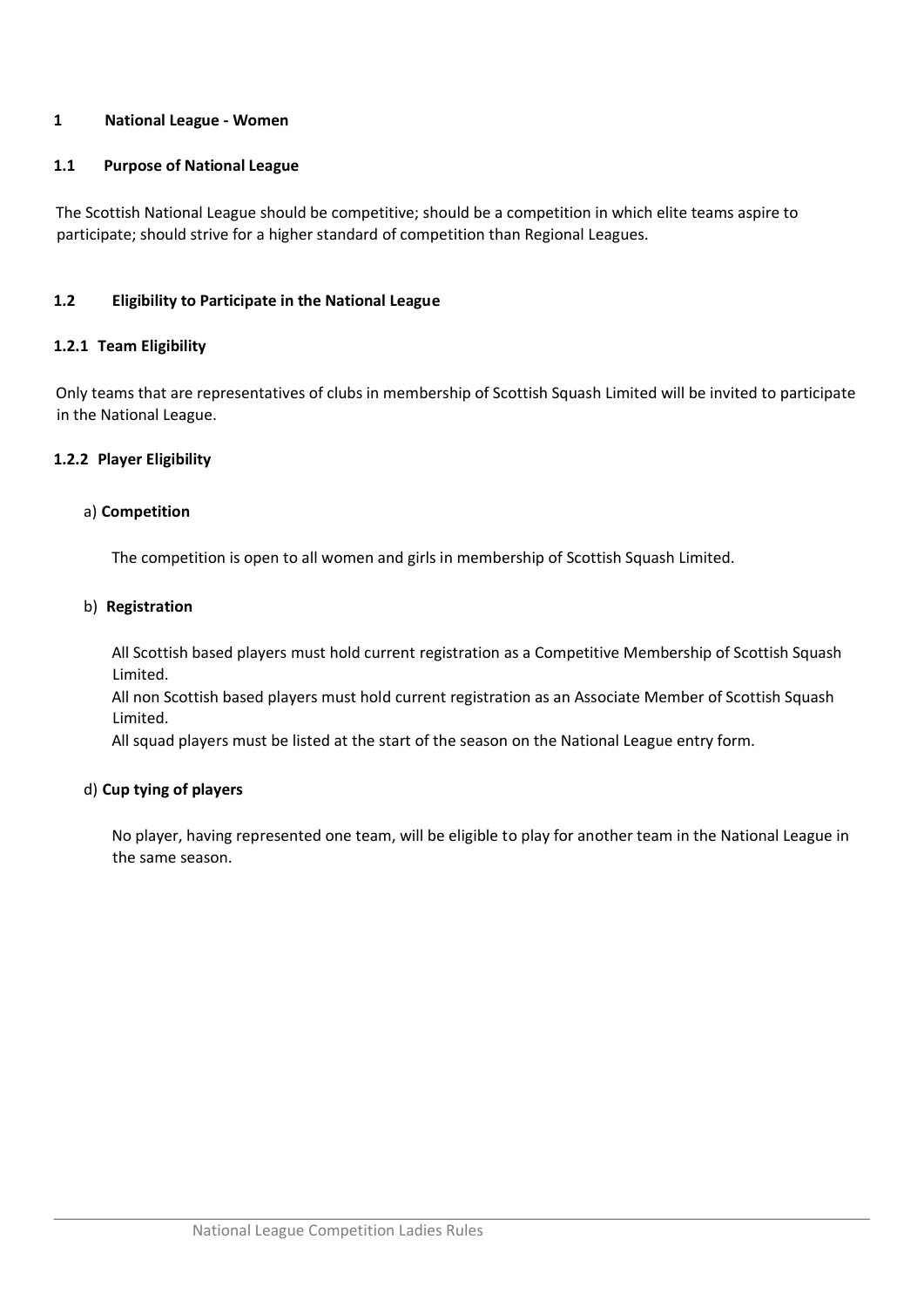#### **1.3 Event Format**

- a) The format of the National League will be dependent on the number of entries. Scottish Squash will release the format following the closing date.
- b) Placing in each Group will be based on team seeding.
- c) All seeding will be completed by Scottish Squash Limited.
- d) Scheduling will be completed by Scottish Squash Limited.
- e) A player named by a Club receiving a walkover will be deemed to have played in the fixture

#### **1.3.1 Fixtures**

- a) Ties will be played within the time frames set out in the fixture list.
- b) All clubs participating in the National League are required to provide a venue for National League fixtures and provide their facilities free of charge.
- c) For midweek evening fixtures all Ties will commence at 7pm.
- d) Any fixtures may be rescheduled if both captains agree. A new fixture date must be notified to the Head of Coaching & Competitions immediately upon rescheduling.

#### **1.3.2 Squad**

- a) Squad lists, up to a maximum of 6 players, must be submitted to Scottish Squash for approval by the specified date prior to fixtures commencing.
- b) Squad orders must be submitted to Scottish Squash prior to play commencing on any given fixture.
- c) A window during the Christmas break will be available for any clubs to request to add to registered squads for remaining places which have not been filled in the team. No amendments to squad lists will be allowed after this date. This date will be communicated to all Team Captains at the start of the season.

#### **1.3.3 Team**

- a) Teams consist of 3 female players.
- b) Teams must play in order of ability (strings 1-3).
- c) Teams must play in order of ability (strings 1-3) as defined by their Team's Squad order.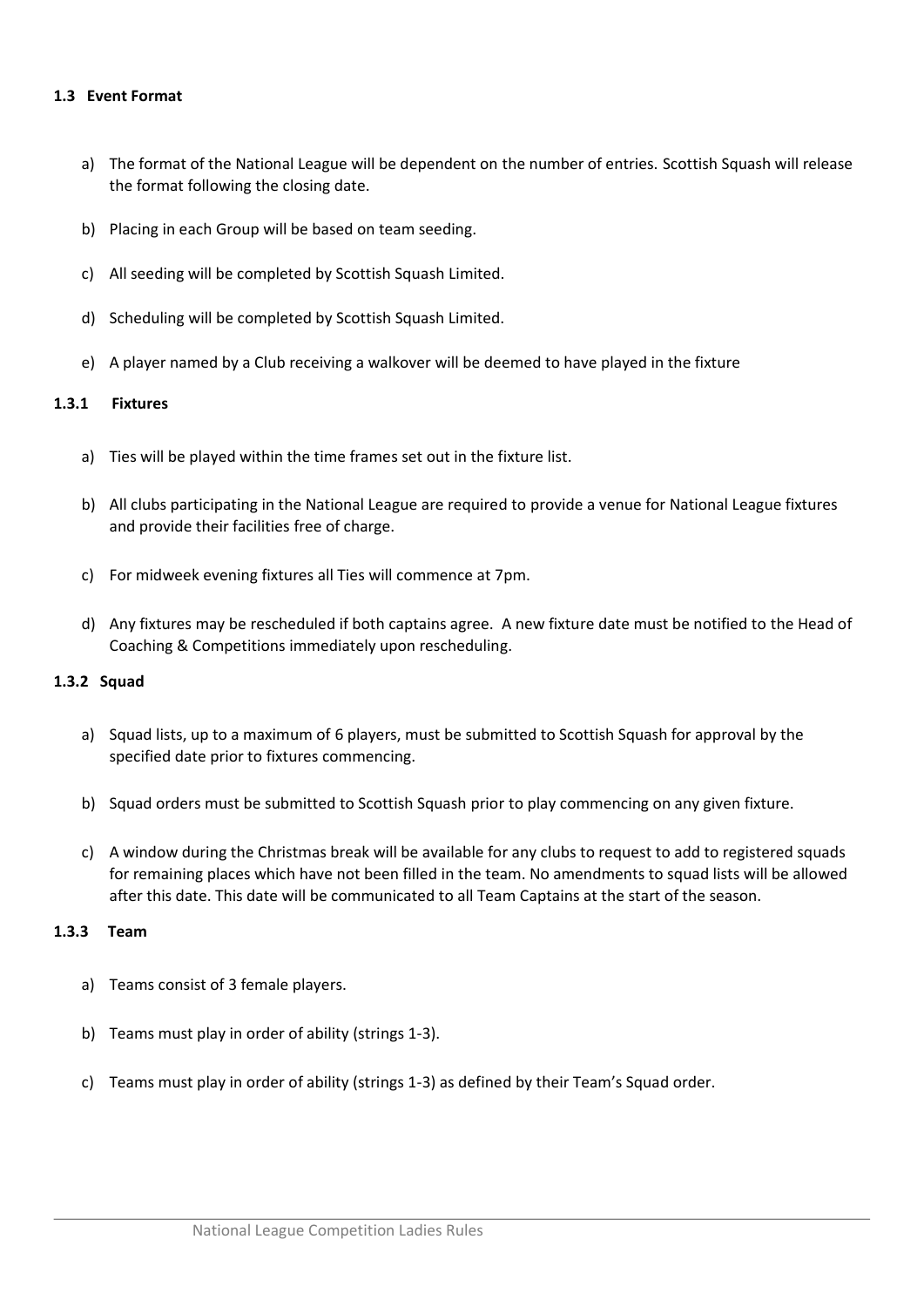## **1.4 Match Rules**

## **1.4.1 General**

- a) The WSF Dunlop Revelation Pro XX Championship ball will be used during all matches.
- b) All players under 19 are required to wear approved eye protection as set out in Scottish Squash Limited's Eye Protection Policy.
- c) Ties will be played according to "The Rules of the Singles Game of Squash", please refer to Scottish Squash website at [www.scottishsquash.org/index.php/get-involved/rules-of-the-game](http://www.scottishsquash.org/index.php/get-involved/rules-of-the-game)

#### **1.4.2 Team Administration**

- a) The order of play must be 3, 1, 2 unless agreed otherwise by the Tournament Director.
- a) If a player fails to appear within 15 minutes of the scheduled start time of the match she will be deemed to have played at number 3 and lost. Players playing below the absent string, who have already started their ties and are therefore unable to move up the order, will forfeit any points gained and full points from these ties will be awarded to the opposition.

#### **1.4.3 Refereeing**

- a) Scottish Squash will invite qualified Referees to each match fixture to officiate matches.
- b) Every tie in the National League MUST be marked.
- c) Players may be required to Referee matches.

#### **1.4.4 Scoring**

- a) The PAR 11 scoring system will be used with all games being played to 11 points with 2 points clear at 10 all, best of 5 games.
- b) The result of a TIE between two teams shall be decided by the greatest number of MATCHES won.
- c) A point is awarded for each game won, with 2 bonus points being awarded to the winning team in each Tie.
- d) Any team who does not field a full team for a fixture will be deducted a 2-point penalty.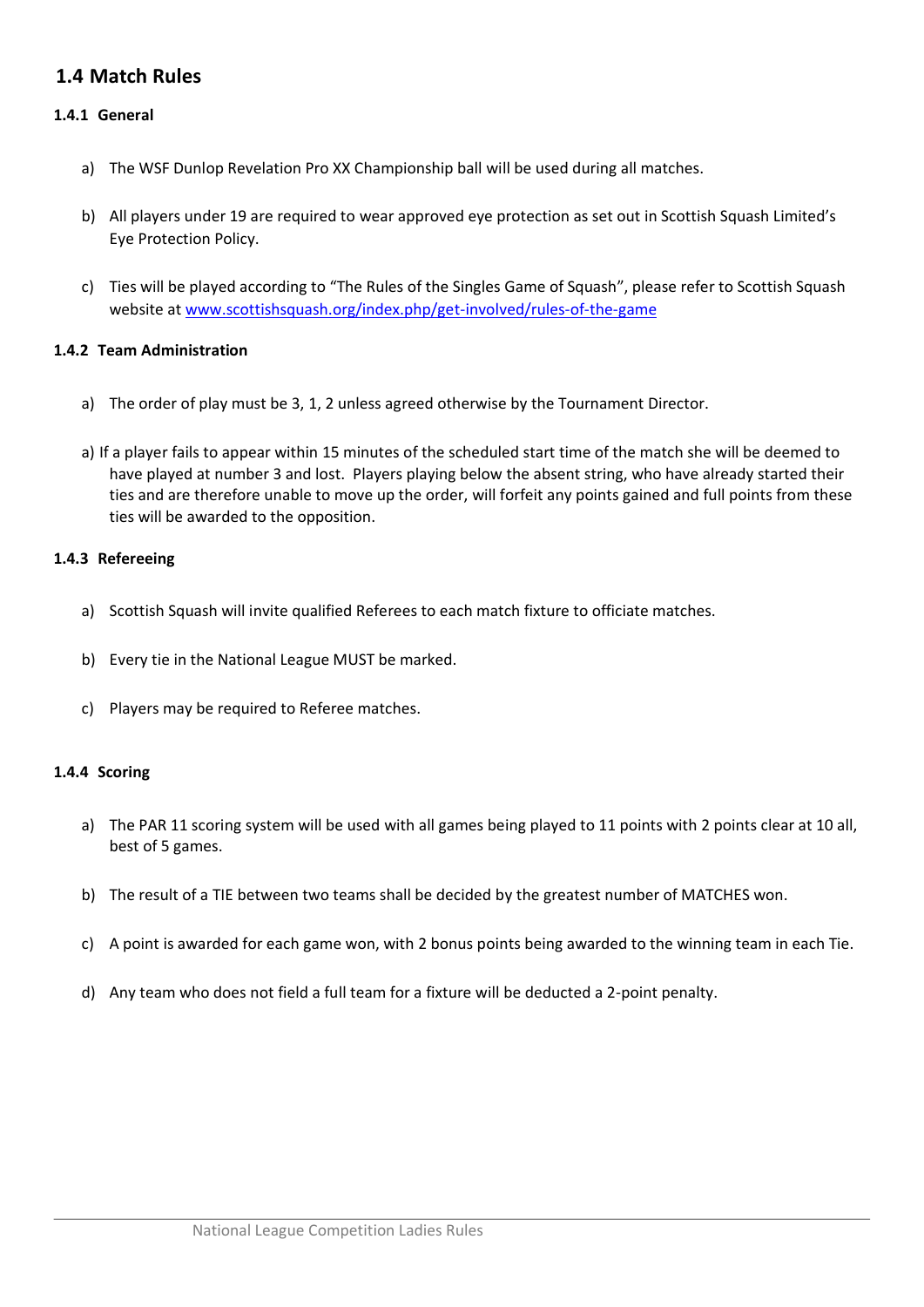#### **1.4.5 Results**

a) Results should be processed on SportyHQ 24 hours after completion of the Tie by the wining team captain.

#### **1.5 League Format**

- a) The general format of the National League will be a Round Robin. The wining team at the end of the National Leagues season will be declared National League Champions.
- b) The Round Robin format of the National League will be dependent on the number of entries
	- a. 1-4 entries: 1 Round Robin Group (home and away)
	- b. 5-8 entries: 1 Round Robin Group
	- c. 9-12 entries: 2 Round Robin Groups
	- d. 13-18 entries: 3 Round Robin Groups
- c) Where the National League has multiple Round Robin Groups; seeding will be used to determine group position:
	- a. 2 Groups
		- i. Pool A: Seeds 1, 4, 5, 8, 9, 12
		- ii. Pool B: Seeds 2, 3, 6, 7, 10, 11
	- b. 3 Groups
		- i. Pool A: Seeds 1, 6, 7, 12, 13, 18
		- ii. Pool B: Seeds 2, 5, 8, 11, 14, 17 iii. Pool C: Seeds 3, 4, 9, 10, 15, 16
- d) All Seeding will be completed by SSRL.
- e) Pool matches will take place over a number of scheduled week evenings and weekends\*\* between September and April (\*\*dependent on number of teams).
- f) Round Robin scheduling will be completed by SSRL.

#### **1.6**

#### **Incomplete Fixtures**

- a) All fixtures must be completed on the scheduled date and time or be defaulted.
- b) In exceptional circumstances Scottish Squash may postpone a fixture(s). Considerations will be given to weather warnings and dangerous driving conditions, in which case Scottish Squash will intervene and postpone any scheduled fixtures.
- c) As in rule 1.3 (g), any fixtures may be rescheduled if both captain's agree. A new fixture date must be notified to the Head of Coaching & Competitions immediately upon rescheduling.
- d) Any team failing to fulfil a scheduled tie will, in the absence of exceptional circumstances: